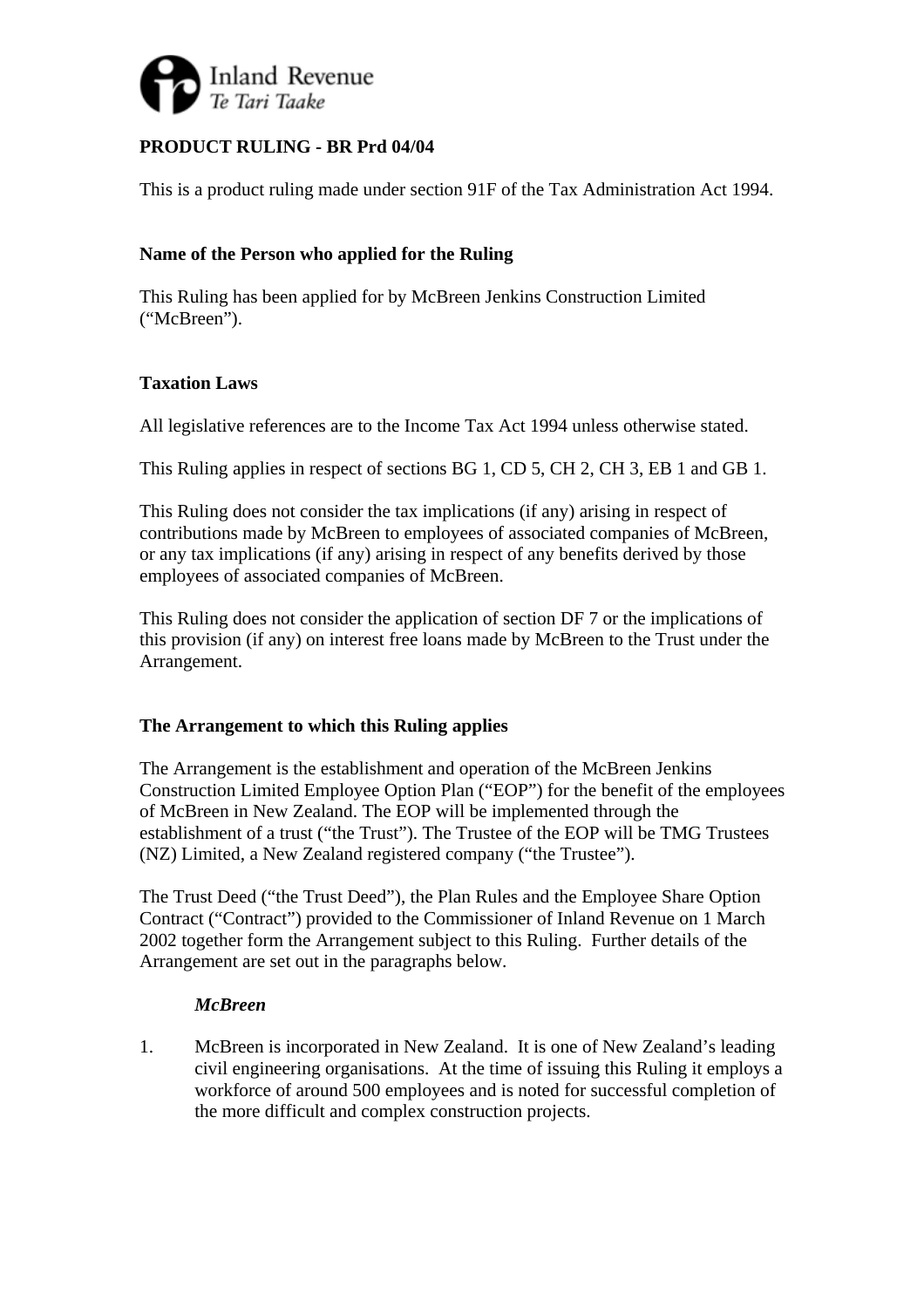# *Establishment of the EOP*

- 2. McBreen will select certain employees and direct the Trustee to invite those employees to enter into a Contract. The Contract is a contract between the Trustee and the employee under which the employee can acquire options to purchase shares from the Trustee ("Options"). The shares will generally be McBreen shares, purchased directly from the company (ie. as fresh share issues) or from existing shareholders. However, where McBreen shares are unavailable or are inappropriate given the purpose of the EOP, other shares may be purchased on the New Zealand Stock Exchange or other shares approved by McBreen ("the Shares").
- 3. In terms of the source of shares to be acquired by the Trust, it is necessary to undertake a threefold process, being:
	- (a) valuation of shares;
	- (b) creating a warehouse for shares (ie. The EOP); and
	- (c) creating a market for shares (ie. The EOP).

# *Source of Shares*

- 4. Firstly, it is anticipated that there will be two sources of shares for the EOP, that is:
	- Plan A ESOT shares, which will be shares in McBreen; and
	- Plan B ESOT shares will be in an associated investment/finance company of the McBreen Jenkins Group.
- 5. To commence the plan, all shares will be sourced from fresh issues ie. it is not envisaged that initial acquisitions of shares by the Trustee would be acquired from existing shareholders. However, there have been situations in past employee share plans where founding directors have wished to sell shares and the employee share plan acquired those shares at an arm's length market value. Also, over time as employees acquire shares and sell those shares the EOP trust, as the prime market for EOP shares, will issue options, acquire shares, issue shares to employees under the terms of the EOP and purchase shares from employees.
- 6. It is proposed to earmark around 35% of McBreen's issued capital for utilisation by the Plan A ESOT. However, given McBreen's circumstances as an unlisted company, with limitations as to its issued capital, it is necessary to establish a subsidiary or associated company to provide further equity under the Plan B ESOT.
- 7. The shares issued under Plan A ESOT will involve the more key and skilled employees of McBreen's operation, while the Plan B ESOT will provide equity to the remaining employees as a general employee share plan.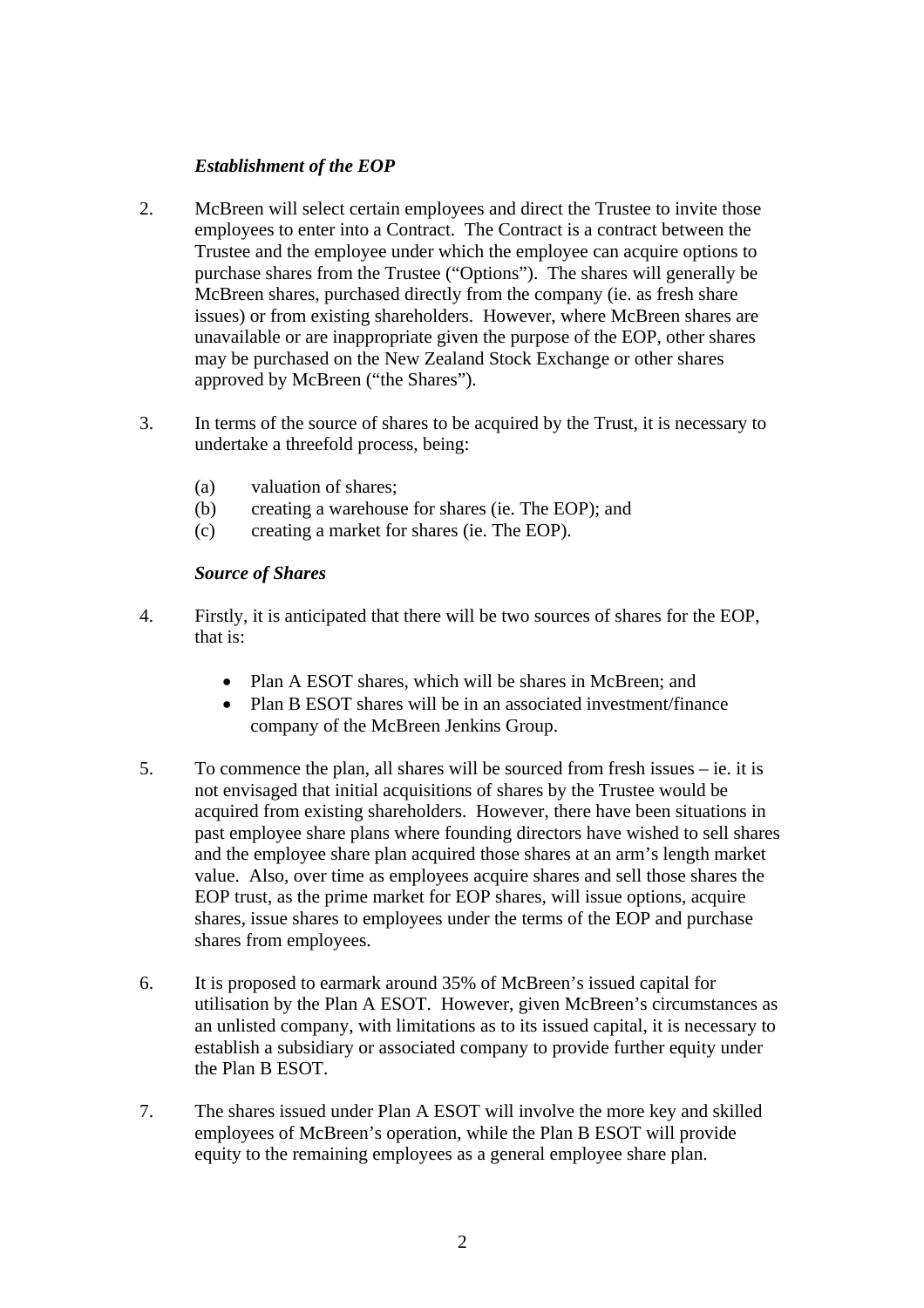- 8. If an employee takes up the invitation to join the EOP they will become a participating employee ("Participant"). The Participant will then enter into an agreement with their employer, McBreen, that as a consequence of entering into the Contract with the Trustee they will agree to sacrifice a part of their salary (i.e. a reduction of up to 25% of their pre-tax total fixed remuneration). This agreement may also include giving up the right to any future and contingent bonuses and any future contingent incentive payments. This can either be a percentage reduction or a specific figure.
- 9. McBreen will execute an addendum to their employment contract making provision for Salary Sacrifice, and amending the contract of employment, in the following terms:

 I,………………………. have accepted an offer by the Trustee of the McBreen Jenkins Employee Option Plan, to participate in the Plan and to acquire the right to purchase shares from the Trustee, on the terms and conditions referred to in the Trust Deed and the Share Option Contract.

I authorise and accept a reduction in my pre-taxation monetary remuneration of an amount equal to the Employee Election (as defined in the Employee Share Option Contract) and I authorise and accept a reduction in any future and contingent bonuses or other future and contingent incentive payments of not more than the Employee Remuneration Election (as defined in the Employee Share Option Contract).

- 10. The remuneration package of McBreen employees is set each year in advance. Participants will be offered the choice of taking part of the total value of their remuneration package in cash salary, or benefits in kind, which may include Options under the EOP. The Options issued to Participants may replace some of the current incentives or performance based reward programmes of McBreen.
- 11. McBreen may also make additional payments to the Trustee to enable it to acquire further shares. These payments may arise from bonus offers.

### *Bonus offers*

12. This will involve McBreen paying an amount, which would otherwise be paid as a salary bonus, to the Trust. The amount paid to the Trust will be determined as follows. McBreen sets a minimum operating turnover, less: wages, operating costs and overheads. Once the minimum operating turnover is achieved McBreen will set a "bonus pool" equivalent to 5% of the annual operating turnover and 30% of the "Participating Contribution". The "Participating Contribution" is defined as operating turnover less direct wages and direct operating costs and overheads (plant operating costs and other variable costs and indirect operating wages and salaries, but not shareholder salaries). 100% of the "bonus pool" will be paid to the Trust. For example, if a bonus pool of \$90,000 were established, McBreen or an associated company of McBreen (being a company that is related to McBreen by virtue of section 2(3) of the Companies Act 1993) would make a contribution to the Trustee who would then acquire shares. The Trustee would then issue Options to the Participants.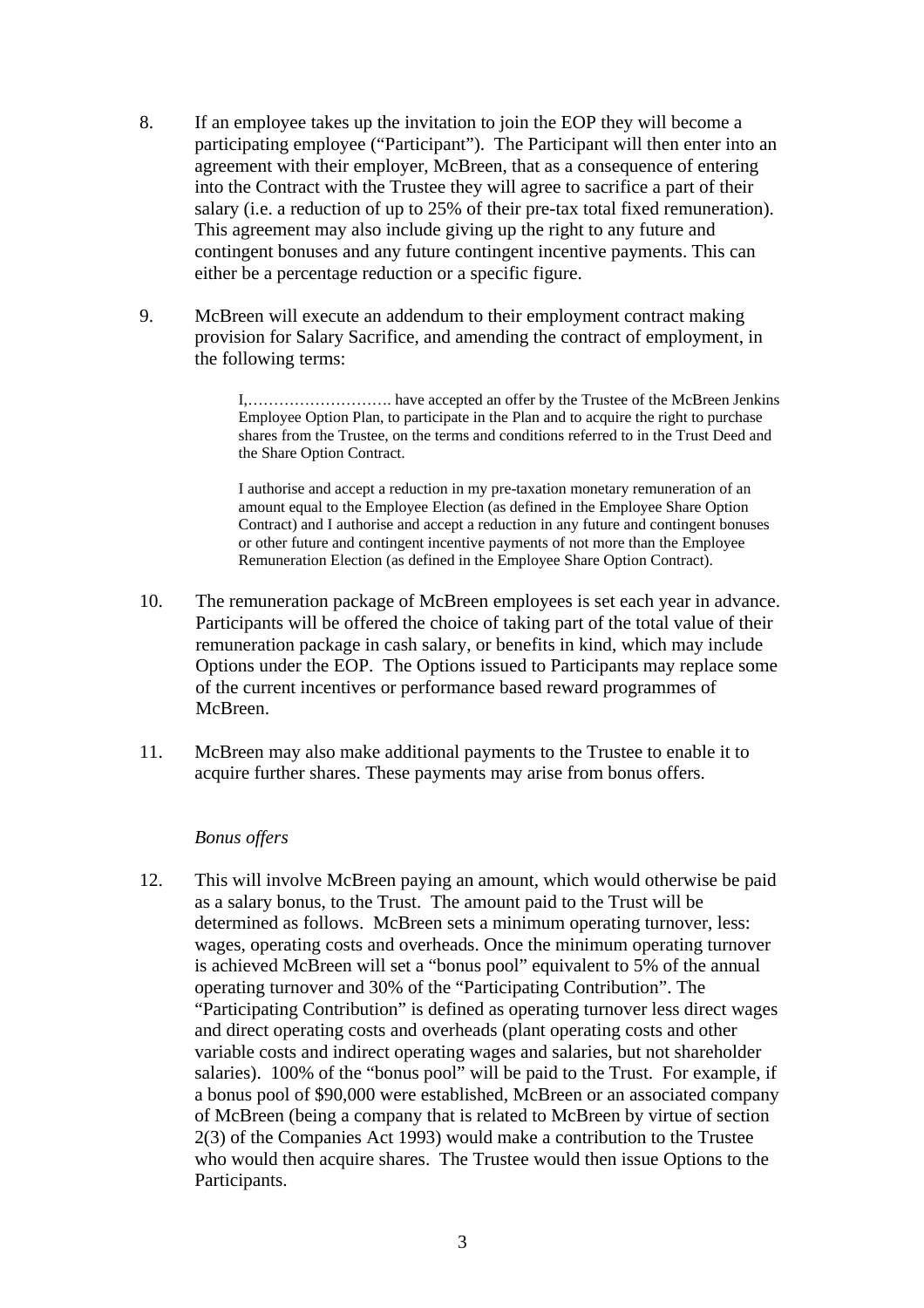- 13. The extent to which the Participants will receive the Options will be determined in accordance with the proportion of points allocated to each Participant. The points will be calculated as follows:
	- one point for every \$5,000 of gross taxable earnings; and
	- one point for each year of service to a maximum of 25 years of service.
- 14. McBreen may also use bonus offers to operate as long term incentives to the Participants. Long term incentives are used as a means of attracting key employees with particular expertise necessary for the ongoing performance and profitability of the organisation. They are usually structured so that key employees may be retained and "locked-in" by way of "golden handcuffs" (minimum non-exercise periods of say 3 to 5 years, which are set as a term of offer for particular option allocations).
- 15. Payments will be made from the "bonus pool" only if the company is left in a position of profit and its net assets backing is sufficient to meet its banking covenant. In some years no "bonus pool" would be generated, while in others bonus pools of varying amounts would be produced.

# *Operation of the Trust*

- 16. The payments from McBreen to the Trust, arising from Salary Sacrifice and Bonus Offers will not exceed the following percentages, expressed as a percentage of a Participant's total wages, salary or other remuneration in any one year:
	- in respect of Salary Sacrifice, up to 25%.
	- in respect of Bonus Offers, up to 30%.
- 17. These amounts received by the Trustee from the Salary Sacrifice and Bonus Offers will then be used to purchase the Shares.
- 18. Shares acquired by the Trustee will be purchased at their prevailing market values. The value of the shares will be reflected (i.e. indeed, costed to the Participants' remuneration in lieu of bonuses and salary) on the basis of the cost price of shares acquired by the Trustee. It is this cost price which will be reflected and deducted from their remuneration entitlements. This may require Salary Sacrifice or debiting against annual remuneration or other performance remuneration (eg. bonuses, incentives, profit share etc).
- 19. The valuation of shares is set on the basis of net asset values on a times profitability (eg earnings, before tax), while also applying general principles "of true and fair value", and maintaining "transparency", and "integrity" in the calculation of the share value. McBreen has used quite simple valuation formula in the past. These have usually been provided by the company's management. For example, there may be a "times earnings" ratio – eg. 2, 3 or 4 x EBIT (earnings before interest and tax). Alternatively, some companies may use net asset values.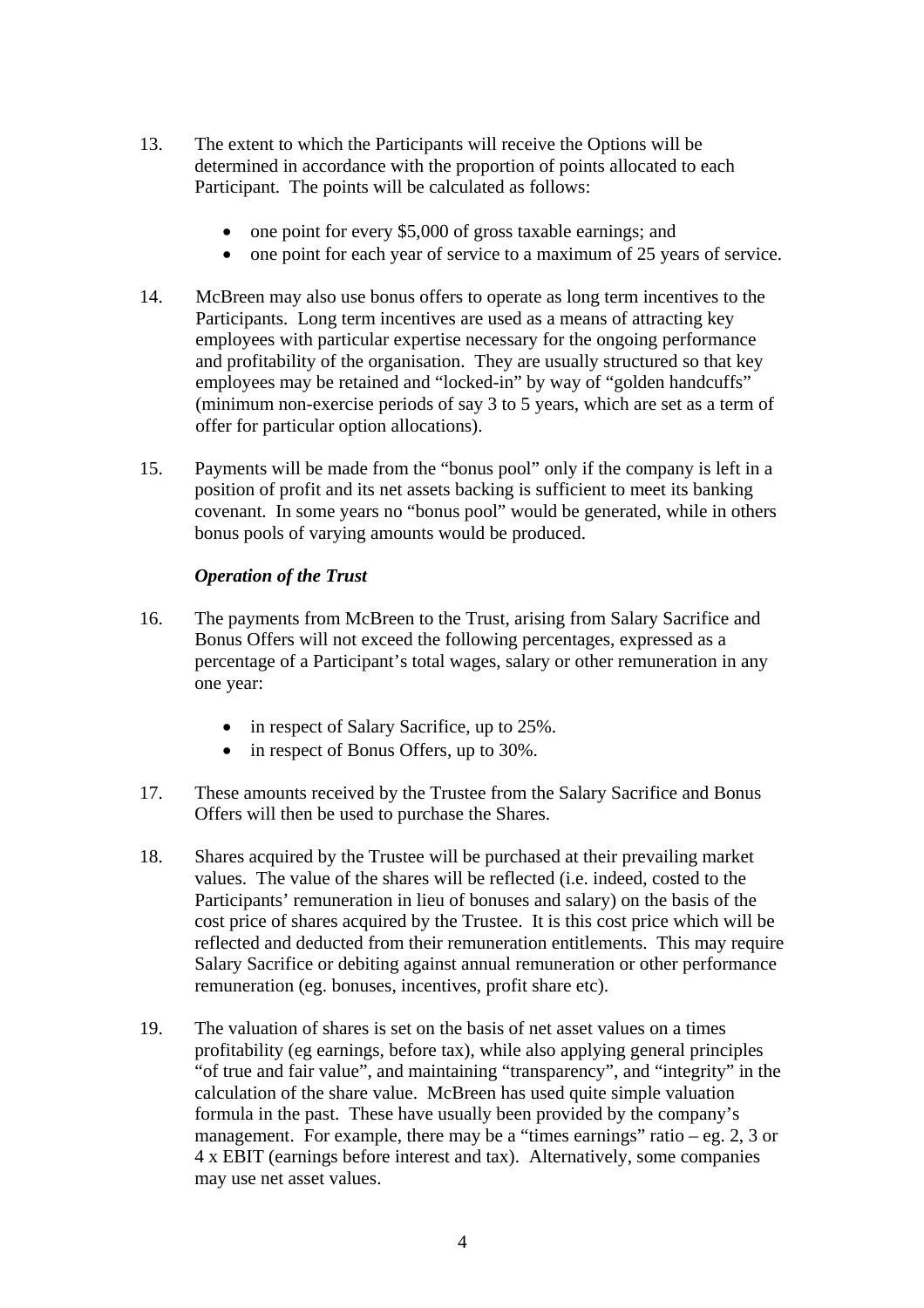- 20. However, as net asset values invariably equate to a net accumulated profit figure, companies have tended to use a "times" earnings basis.
- 21. The Options will be provided from the Trust to the Participants for nil consideration. The shares will be held in the Trust for the benefit of the Participants. Participants will, therefore, have a general beneficial interest in the shares held as the corpus of the Trust. These beneficial interests in the corpus of the Trust and the capacity to enforce due administration of that Trust will be complemented by the Contract.
- 22. Under the terms of the Trust Deed and Plan Rules of the EOP, the Participants will not have specific shares allocated to them or held on their behalf or for their benefit prior to exercise of the Options. Nothing in the EOP confers upon any Participants any rights in respect of the shares, including any right to instruct the Trustee how to vote or otherwise to deal with the shares. Prior to the Participant exercising their option to acquire shares and pay the stipulated consideration, the Trustee does not hold any of the shares for the benefit of any particular Participant.
- 23. In each of the ways Options may be acquired, payments made by McBreen and associated companies are for the purpose of remunerating the Participants for their services to McBreen or the associated companies. McBreen considers that the contributions are made in respect of the provision of services by Participants as part of their employment duties.
- 24. The Trustee may accumulate or decide to accumulate all or part of the income (including any dividends in respect of EOP shares) arising from the Trust in an income year. The accumulated income shall be added to the capital of the Trust so that it becomes part of the Trust and is held on the same trusts and with the same powers, but the Trustee may still resort to the accumulated income at any time and pay, apply, or appropriate all or part of it as if it were income of the Trust.
- 25. The Trustee may, and shall at the direction of the Participant, pay, apply or appropriate all or part of the income arising from the trust fund in an income year:
	- in meeting EOP expenses;
	- to one or more of the Participants; and/or
	- for any other purposes relevant to the EOP.

Any dividend income distributed as cash to the Participants will be on a prorata basis.

26. In some cases the payments made by McBreen will be in respect of employees who are employed by an associated company for reasons of administrative convenience, but will be reimbursed by those associated companies.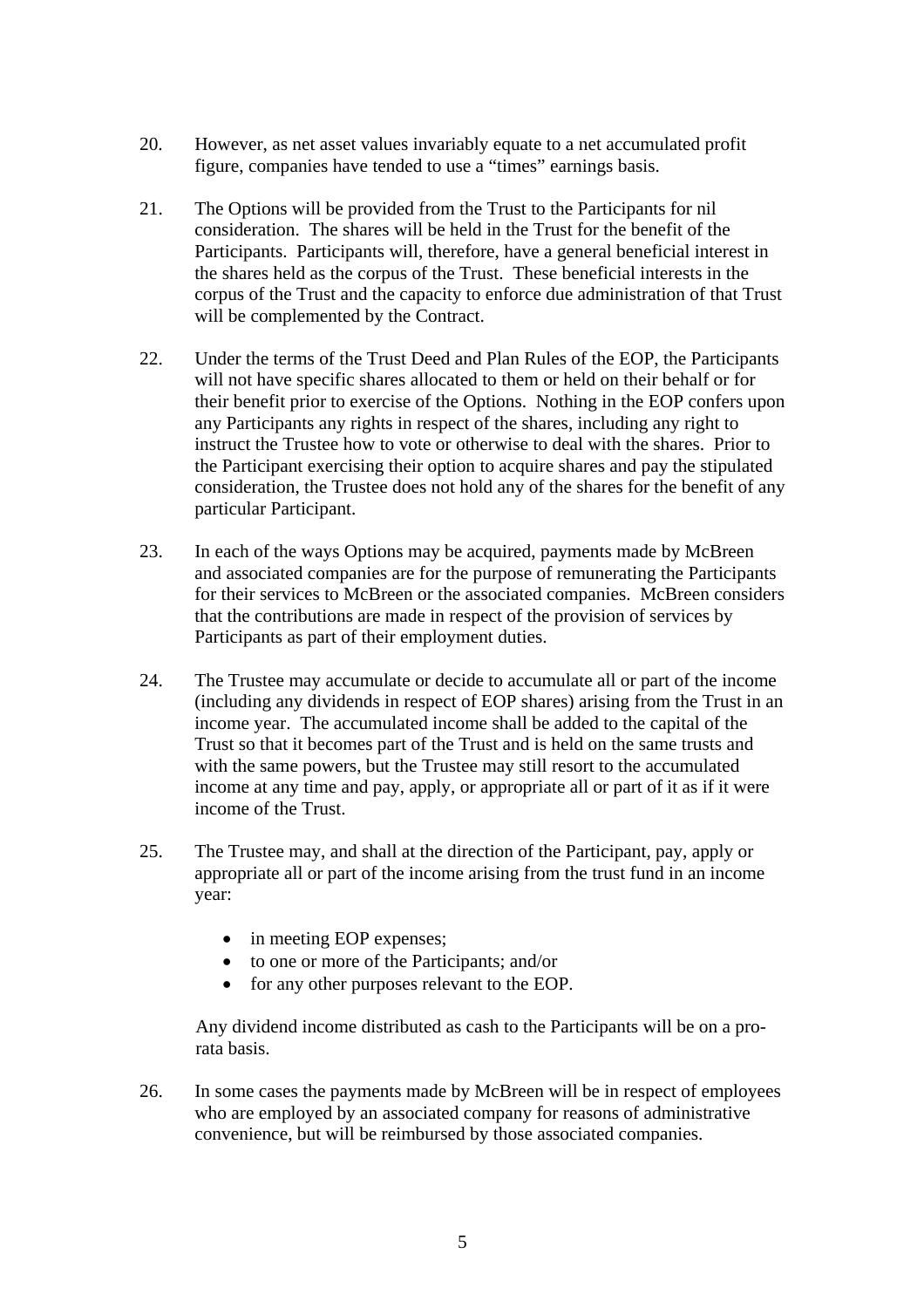### *Administrative Contributions*

27. McBreen will also provide the Trustee with sufficient funds ("Administrative Contributions") to enable the Trustee to perform its obligations under the EOP. These Administrative Contributions will be made to the Trustee only for accounting fees, audit fees, investment management fees and trustee fees. These funds will be provided by way of grant. For financial reporting purposes, these payments made by McBreen to the Trustee for accounting fees, audit fees, investment management fees and trustee fees will be expensed in the year in which they are paid.

### *Loans*

28. In some cases loans will be provided to the Trustee in lieu of contributions so as to reduce the effect of contributions on the profitability of the company. McBreen considers this also has the effect of deferring the time of tax deductibility on the contributions. For example, McBreen may not wish to have the contribution reflected in the profit and loss account, due to adverse perceptions of financiers or investment analysts. This is the usual means of spreading the costs of contributions over a number of years, rather than in any one particular year.

# *Participants exercising their Options under the EOP*

- 29. The Contract is a contract between the Trustee and the Participant which governs the Participant's right to exercise their Option and acquire the Shares. The Contract can only be exercised in respect of an "Unrestricted Share Option". In some cases the Participants may be required to have achieved certain time or performance based contingencies before their Options become "Unrestricted Share Options" under the Contract. In particular there may be a set minimum vesting or non-exercise periods (eg. three years of continuous service and/or certain other performance criteria). Under the first proposed allocation, the non-exercise period will be for a period of one year from the date of entering into the Contract. Once this vesting or minimum vesting nonexercise condition is achieved, the Option becomes an "Unrestricted Share Option", which may be exercised at the discretion of the Participant.
- 30. In order to exercise their Option under the Contract the Participant must give the Trustee an "Exercise Notice". The Exercise Notice must specify the number of shares the Participant wishes to purchase and whether the Participant wishes to either:
	- purchase the relevant shares from the Trustee; or
	- at the Participant's election, request the Trustee to sell the relevant shares on behalf of the Participant and distribute the proceeds of the sale of the shares to the Participant.
- 31. In both cases, it will first be necessary for the Participant to exercise their Option under the Contract and pay the stipulated consideration of \$1.00 in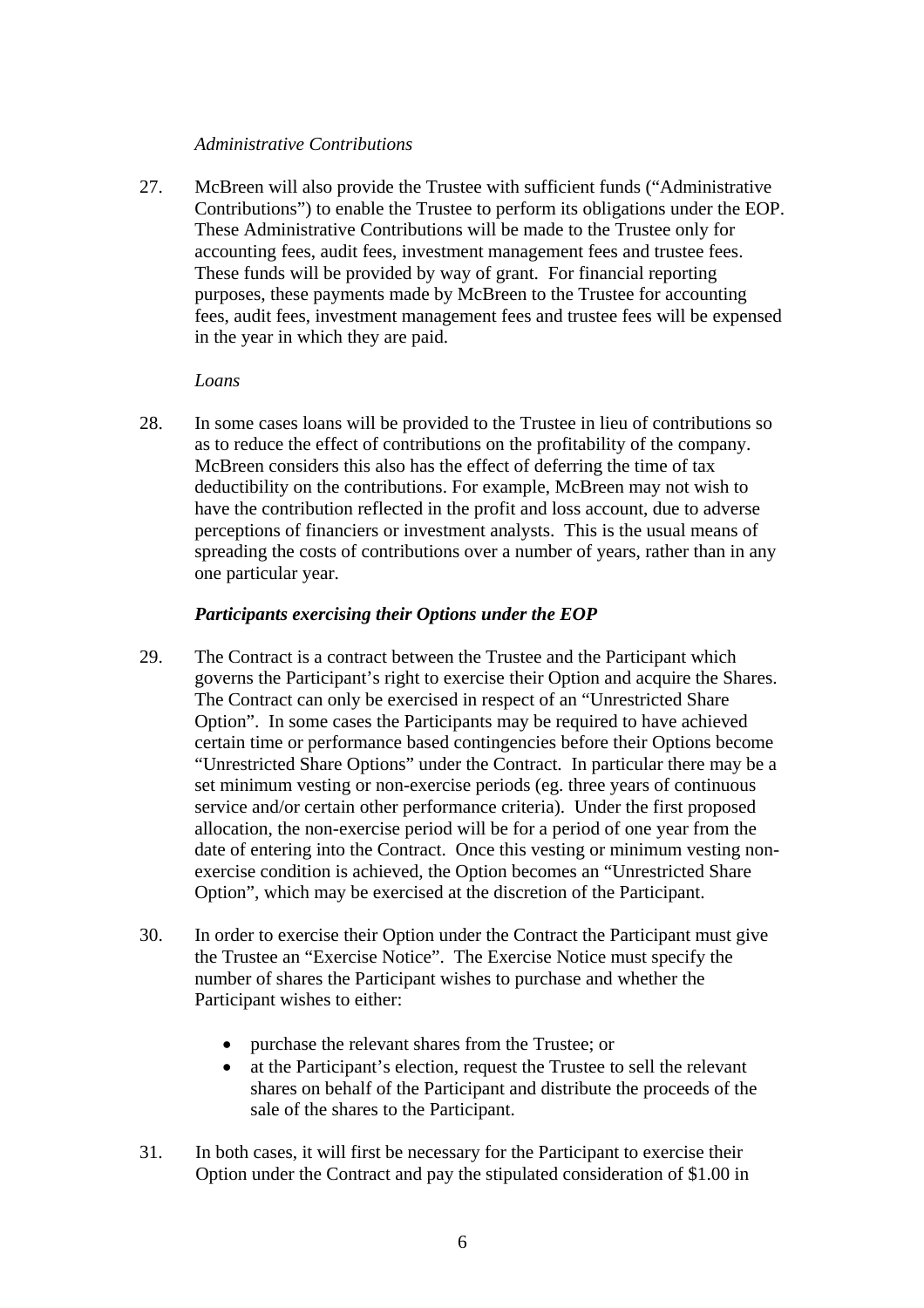total. The right to acquire shares, which are the subject of an Unrestricted Share Option, is the subject of rules dealing with forfeiture.

- 32. The right to exercise the Options will be subject to the ongoing restrictions consisting of:
	- (a) The Plan Rules—the conditions applicable to the acquisition of the Shares by the Trustee and provision of Options under the terms of the trust are to be set out in the governing Plan Rules. The Plan Rules will govern the respective relationships between McBreen, participating employees and the Trustee.
	- (b) Paying for Shares—on vesting the Shares will be issued to the Participants for consideration.
- 33. Additionally, the Participant is also deemed to have given an Exercise Notice in the following circumstances:
	- ten years from date the Participant entered into the Contract;
	- termination of employment; or
	- termination of Trust.

If this situation occurs, the Participant will be required to pay the consideration of \$1.

- 34. Upon the receipt of a valid Exercise Notice, and receipt of a consideration of \$1.00, the Trustee shall either transfer the Shares in specie to the Participant or pay cash distributions to the Participant funded from the sale of the relevant Shares or from additional contributions from McBreen. The Shares or cash will be distributed to the Participant at a point in time contemporaneous with the exercise of the Option.
- 35. The number of shares which the Participant will be entitled to purchase will be calculated by dividing the amount of the Salary Sacrifice by the average price paid by the Trustee to acquire the shares for the purpose of the EOP over a one week period up to and including the day of the close of the offer to the Participant.
- 36. The number of shares to which the Participants are entitled will be adjusted under the terms of the Contract for any bonus offer or matching offer.
- 37. The Options will be operative for up to a maximum period of ten years from the date the Participant entered into the Contract or earlier on termination of employment. The ten-year limitation may be waived at the discretion of the Trustee (e.g. in cases of hardship).

### *Participants forfeiting their Options under the EOP*

38. The Options will be subject to forfeiture and cancellation for nil consideration by the Trustee in situations of: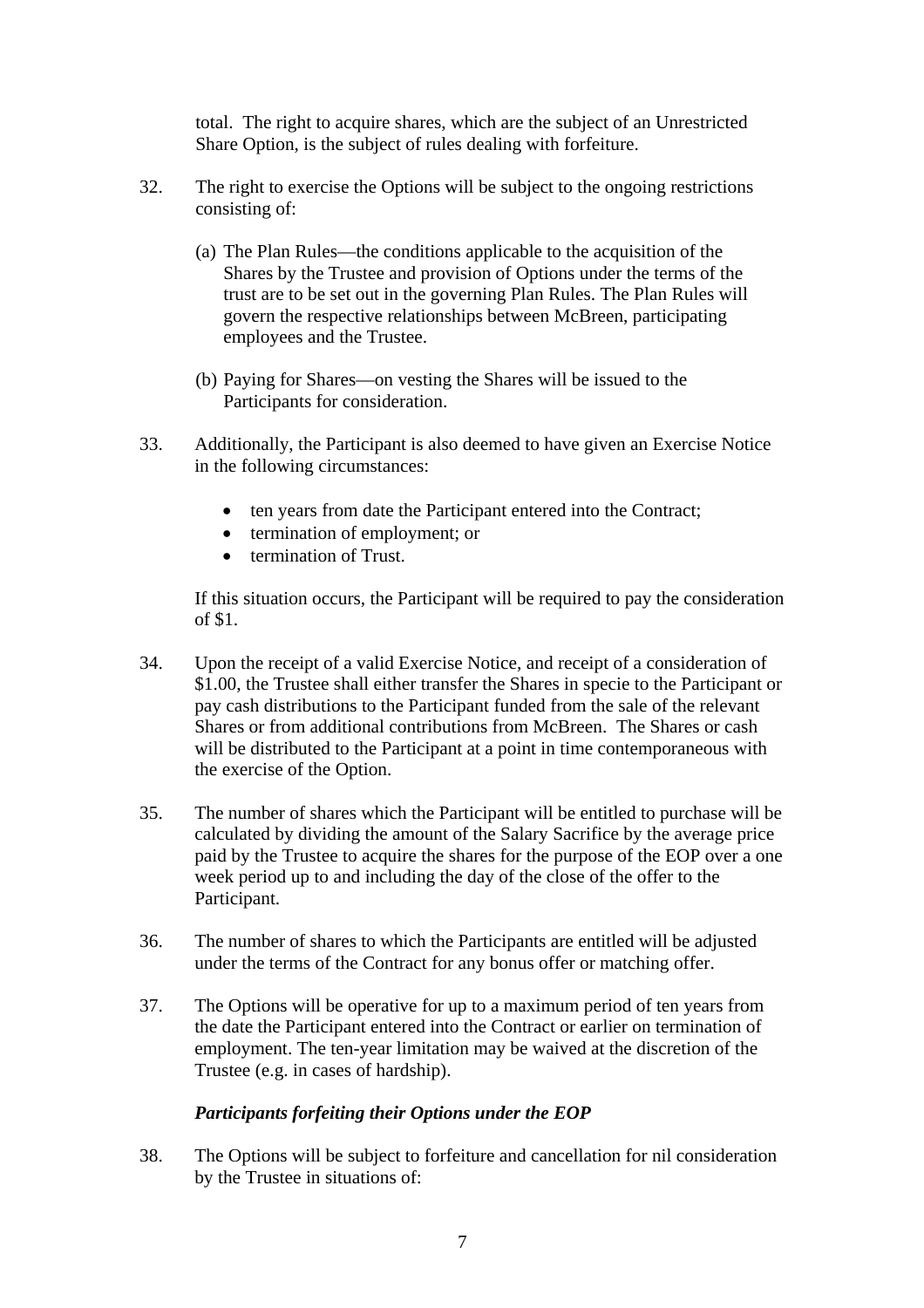- Theft, fraud or defalcation by the Participant in respect of McBreen or one of its associated companies; and
- Summary dismissal from McBreen or one of its subsidiaries.
- 39. If Options are forfeited by one Participant, it is intended that further Options will be issued to present or future Participants. The options are forfeited if the person has not served their required vesting or non exercise period. Forfeited options are usually cancelled and new options may be allocated in accordance with the remuneration purpose of each allocation.
- 40. Those allocations and the terms of those allocations (eg: the non-exercise or vesting period and the performance hurdles) which may be set depend on the purpose of the allocation. For example, a short term incentive may have a relatively short vesting period (eg: one (1) year), while a long term incentive would typically have a vesting or non-exercise period ranging from two (2) to five (5) years.
- 41. The plans are usually implemented on an "enabling" basis. That means that the employee is in a position to set varying terms and conditions of the vesting or non-exercise period depending on the particular remuneration purpose of the particular allocation.
- 42. The Options cannot be transferred or disposed of for cash.

### *Winding up of the Trust*

- 43. In the event that the Trust is wound up, each Participant will be deemed to have exercised their Option under the Contract to purchase from the Trustee for a consideration not exceeding \$1.00 in total, and (at the Participant's election) to receive the proceeds from the sale (by the Trustee) of shares subject to the Contract (for which the Participant has an Option).
- 44. If any shares or other assets remain, such shares and other assets, or the proceeds of their sale, will first be applied to meeting the costs and liabilities of winding up, and thereafter will be applied by the Trustee at the direction of McBreen to or for the benefit of any other employee incentive plan or scheme for the benefit of the employees. Pursuant to clause 8 of the Trust Deed the Trustee is prevented from applying the above winding up options in any way for the benefit of McBreen. It states:

#### **8. Application of Plan Shares**

- 8.1 Shares are to be held by the Trustee for the purposes of this Plan until sold by the Trustee to a Participating in accordance with the Participant's right under a Share Option Contract.
- 8.2 Notwithstanding Rule 8.1, the Participating Employer may in its absolute discretion from time to time by notice in writing direct the Trustee to apply any Plan Shares in any one or more of the following ways: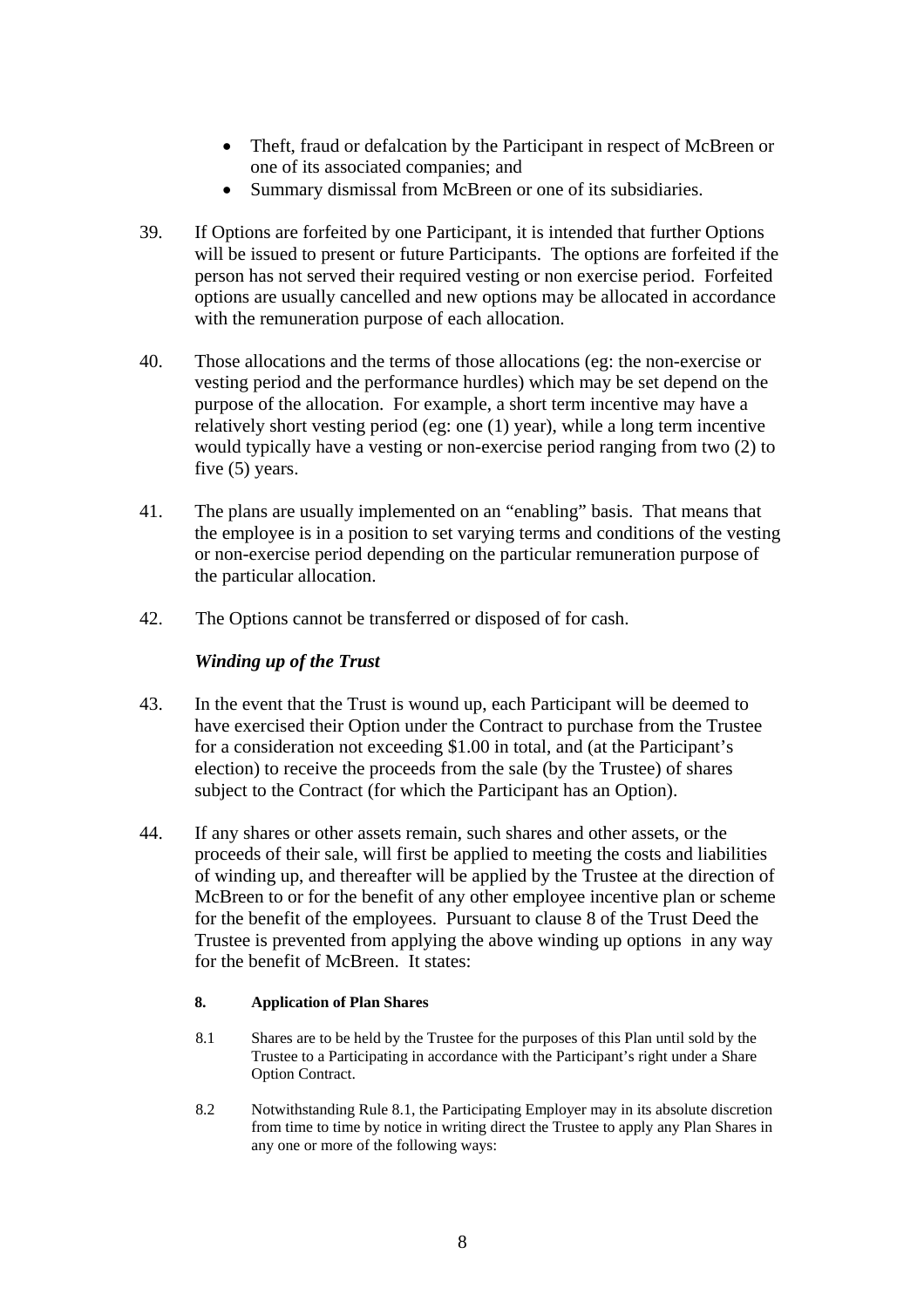- (a) to be transferred to any other incentive plan or scheme for the benefit of Employees in which the participating Employer or any Associated Company is not beneficially interested:
- (b) to be transferred to any superannuation or similar fund for the benefit of Employees in which the Participating Employer or any Associated Company is not beneficially interested.

# *Reasons for the EOP*

45. The EOP will be a key part of McBreen's remuneration performance pay regime for its key executives and other deserving employees. The purpose is to attract, retain, and motivate such employees (quality years of service), and to act as a deterrent to theft or misbehaviour, and to give them a clear identity as shareholders in McBreen.

# **Conditions stipulated by the Commissioner**

This Ruling is made subject to the following condition:

(a) The final documents will not differ in any material way from the documents provided to the Commissioner on 1 March 2002.

# **How the Taxation Laws apply to the Arrangement**

Subject in all respects to any condition stated above, the Taxation Laws apply to the Arrangement as follows:

- When the Participants acquire the shares or the proceeds from the sale of the shares as a result of exercising their Options, the taxable value of the benefit will be gross income under sections CH 2 and CH 3.
- Under section CH 2(6), the Participants derive the gross income in respect of the shares or proceeds acquired under the EOP, on the date on which the Participants exercise their Options to acquire the shares from the Trustee.
- The taxable value of the benefit received by the Participants under section CH 2 is the difference between the amount paid for the shares, being \$1.00 (one dollar), and the market value of the shares on the day the Options are exercised by the Participants.
- The amount of the Salary Sacrifice agreed to by the Participants to satisfy the requirements of the EOP does not constitute gross income of the Participants under sections CD 5, CH 3, or EB 1.
- The amount of any contributions made by McBreen to the Trustee of the EOP does not constitute gross income of the Participants under sections CD 5, CH 3, or EB 1.
- Sections BG 1 and GB 1 will not apply to negate or vary the conclusions above.